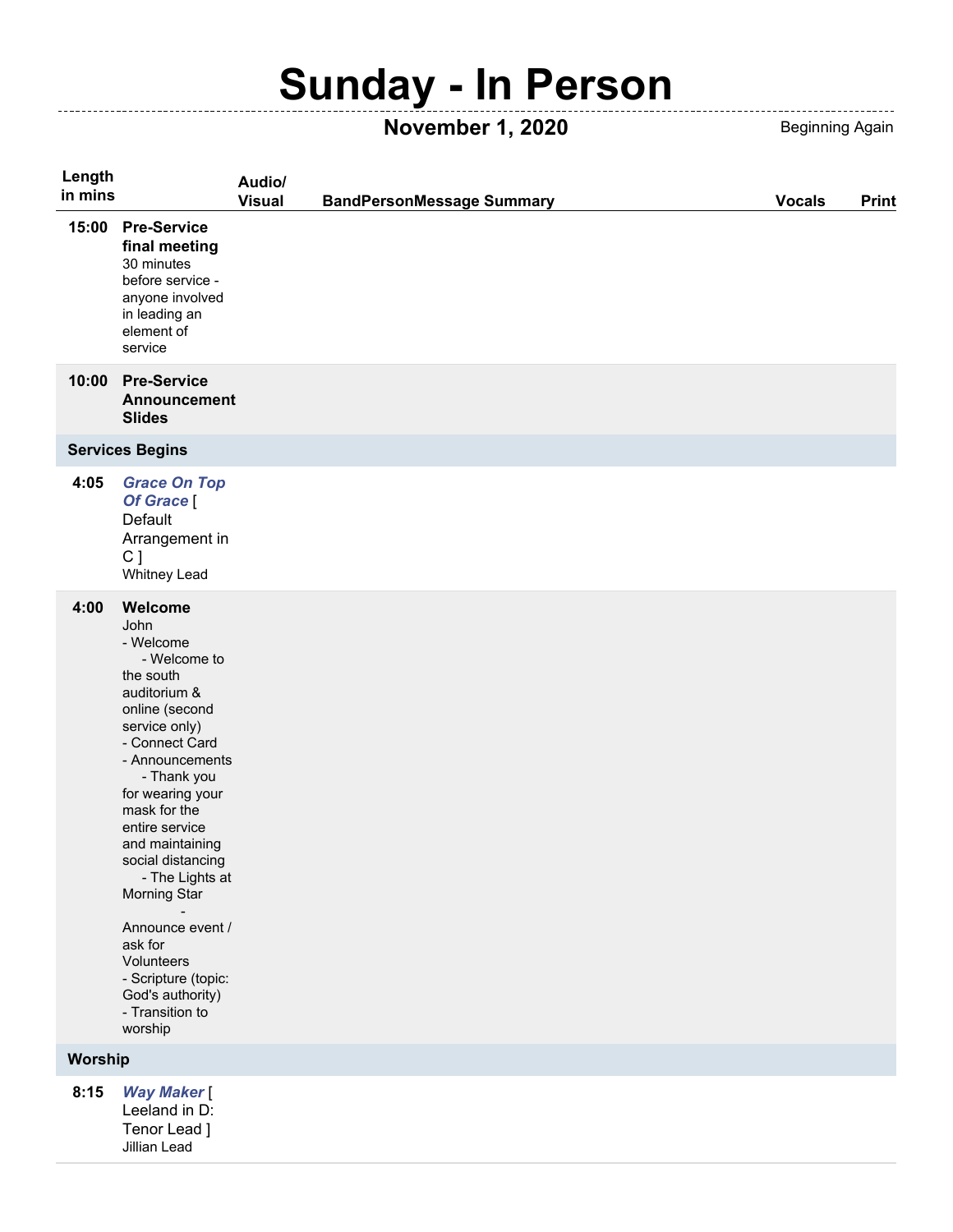| Length<br>in mins |                                                                                                                                                              | Audio/<br><b>Visual</b>                                  | <b>BandPersonMessage Summary</b> | <b>Vocals</b>                                                                       | <b>Print</b> |
|-------------------|--------------------------------------------------------------------------------------------------------------------------------------------------------------|----------------------------------------------------------|----------------------------------|-------------------------------------------------------------------------------------|--------------|
| 1:00              | Online<br>Welcome/<br><b>Speaking</b><br><b>Moment</b><br>Robert<br>- Welcome online<br>audience and call<br>to worship<br>- Acknowledge<br>south auditorium |                                                          |                                  |                                                                                     |              |
| 6:00              | <b>Good Grace</b> [<br>Default<br>Arrangement in<br>$D$ ]<br><b>Whitney Lead</b>                                                                             |                                                          |                                  | harmonies<br>on<br>Choruses<br>& last 2<br>Bridges;<br>unison<br>everywhere<br>else |              |
| 5:00              | Offering/<br><b>Prayer Moment Offering</b><br>John<br>- acknowledge<br>online audience<br>and people in<br>South<br>- Giving<br>- Prayer: Election           | Put<br>Slide on<br>screen as<br>offering is<br>announced |                                  |                                                                                     |              |
| 6:03              | <b>God With Us [</b><br>Default<br>Arrangement in<br>$G$ ]<br>Rob Lead                                                                                       |                                                          |                                  |                                                                                     |              |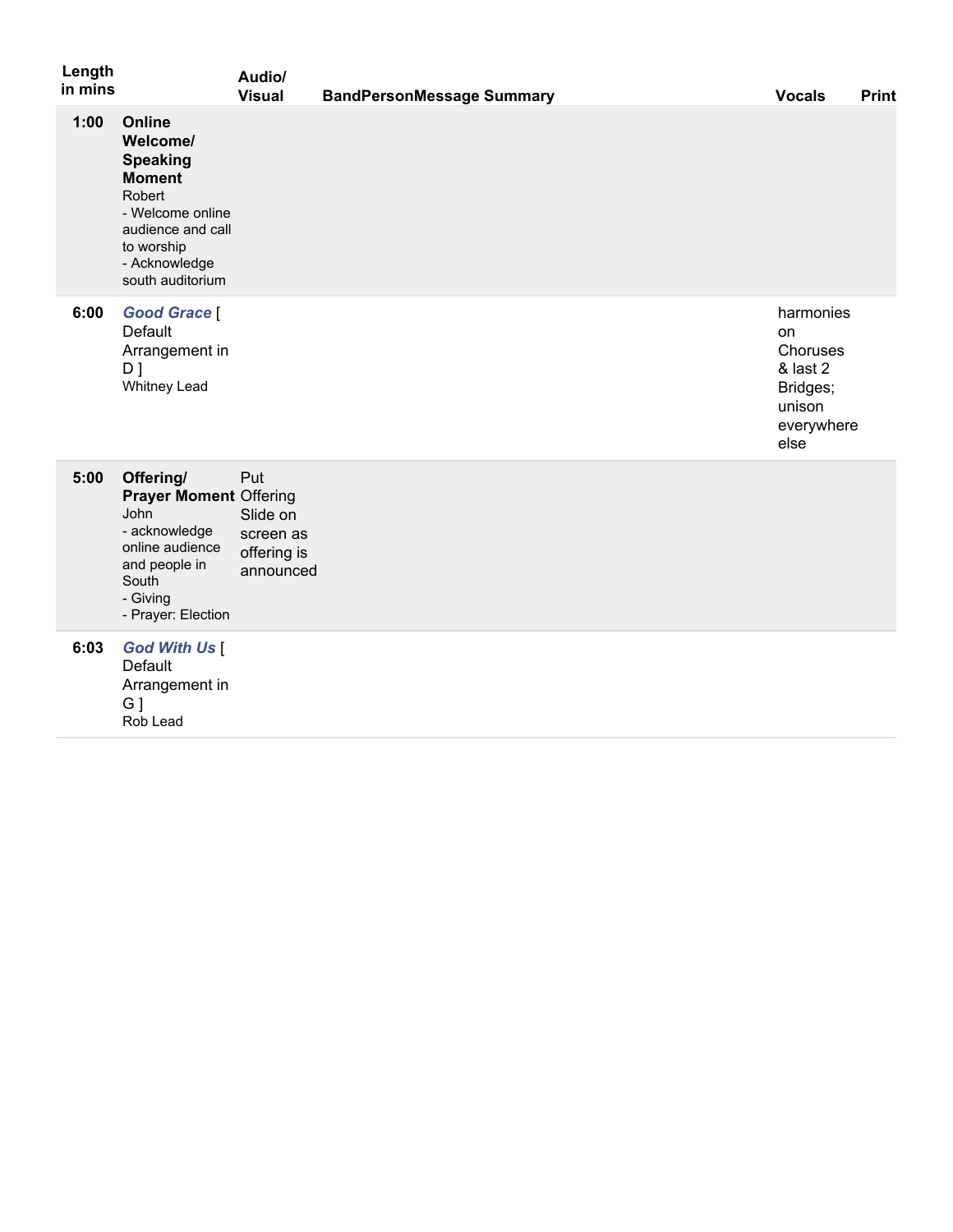| Length<br>in mins   |                                                                                                  | Audio/<br><b>Visual</b>                                                  | <b>BandPersonMessage Summary</b>                                                                                                                                                                                                                                                                                                                                                                                                                                                                                                                                                                                                                                                                                                                                                                                                                                                                                                                                                                                                                                                                                                                                                  | <b>Vocals</b> | <b>Print</b> |
|---------------------|--------------------------------------------------------------------------------------------------|--------------------------------------------------------------------------|-----------------------------------------------------------------------------------------------------------------------------------------------------------------------------------------------------------------------------------------------------------------------------------------------------------------------------------------------------------------------------------------------------------------------------------------------------------------------------------------------------------------------------------------------------------------------------------------------------------------------------------------------------------------------------------------------------------------------------------------------------------------------------------------------------------------------------------------------------------------------------------------------------------------------------------------------------------------------------------------------------------------------------------------------------------------------------------------------------------------------------------------------------------------------------------|---------------|--------------|
| <b>Sermon</b>       |                                                                                                  |                                                                          |                                                                                                                                                                                                                                                                                                                                                                                                                                                                                                                                                                                                                                                                                                                                                                                                                                                                                                                                                                                                                                                                                                                                                                                   |               |              |
| 35:00               | <b>Beginning</b><br>Again:<br><b>Authority</b><br>Scott                                          |                                                                          | November 1, 2020 // Authority // Genesis 1:28;<br>2:15, 20 What if I told you it is impossible to flourish<br>without order and authority? Furthermore, what if I<br>told you Jesus was and is delightfully under the<br>authority of the Father? Are you aware of the fact<br>that once all enemies of God have been subjected<br>under the feet of Jesus Christ, that Jesus Himself<br>will "also will be subjected to the One who<br>subjected all things to Him, so that God may be all<br>in all" (1 Corinthians 15:28). What this means is<br>that any authority we have is derived. It is not ours<br>as a permanent possession, but a temporary trust.<br>It is on loan to us from God. It is not a power to use<br>over others, but a power to responsibly enable<br>others to thrive. For us it begins in the Garden of<br>Eden, where man is told to both subdue and<br>cultivate the earth. It is further implicit in the act of<br>naming. Far from being an enemy, authority rightly<br>defined and responsibly used is our friend. It<br>provides the order we so desperately need in a<br>world that, without godly authority, always spins<br>back toward chaos. |               |              |
| 5:00                | <b>Multiplied</b> [<br>Default<br>Arrangement in<br>G: Original Key<br>- Male Lead ]<br>Rob Lead |                                                                          |                                                                                                                                                                                                                                                                                                                                                                                                                                                                                                                                                                                                                                                                                                                                                                                                                                                                                                                                                                                                                                                                                                                                                                                   |               |              |
| 3:00                | <b>Benediction</b><br>Scott                                                                      |                                                                          |                                                                                                                                                                                                                                                                                                                                                                                                                                                                                                                                                                                                                                                                                                                                                                                                                                                                                                                                                                                                                                                                                                                                                                                   |               |              |
| 3:00                | <b>Band Play Out</b>                                                                             |                                                                          |                                                                                                                                                                                                                                                                                                                                                                                                                                                                                                                                                                                                                                                                                                                                                                                                                                                                                                                                                                                                                                                                                                                                                                                   |               |              |
| <b>Post-Service</b> |                                                                                                  |                                                                          |                                                                                                                                                                                                                                                                                                                                                                                                                                                                                                                                                                                                                                                                                                                                                                                                                                                                                                                                                                                                                                                                                                                                                                                   |               |              |
| 0:00                | <b>Prayer Team</b><br><b>Slide</b>                                                               | Place this<br>slide on<br>screens at<br>the end of<br>the<br>benediction |                                                                                                                                                                                                                                                                                                                                                                                                                                                                                                                                                                                                                                                                                                                                                                                                                                                                                                                                                                                                                                                                                                                                                                                   |               |              |